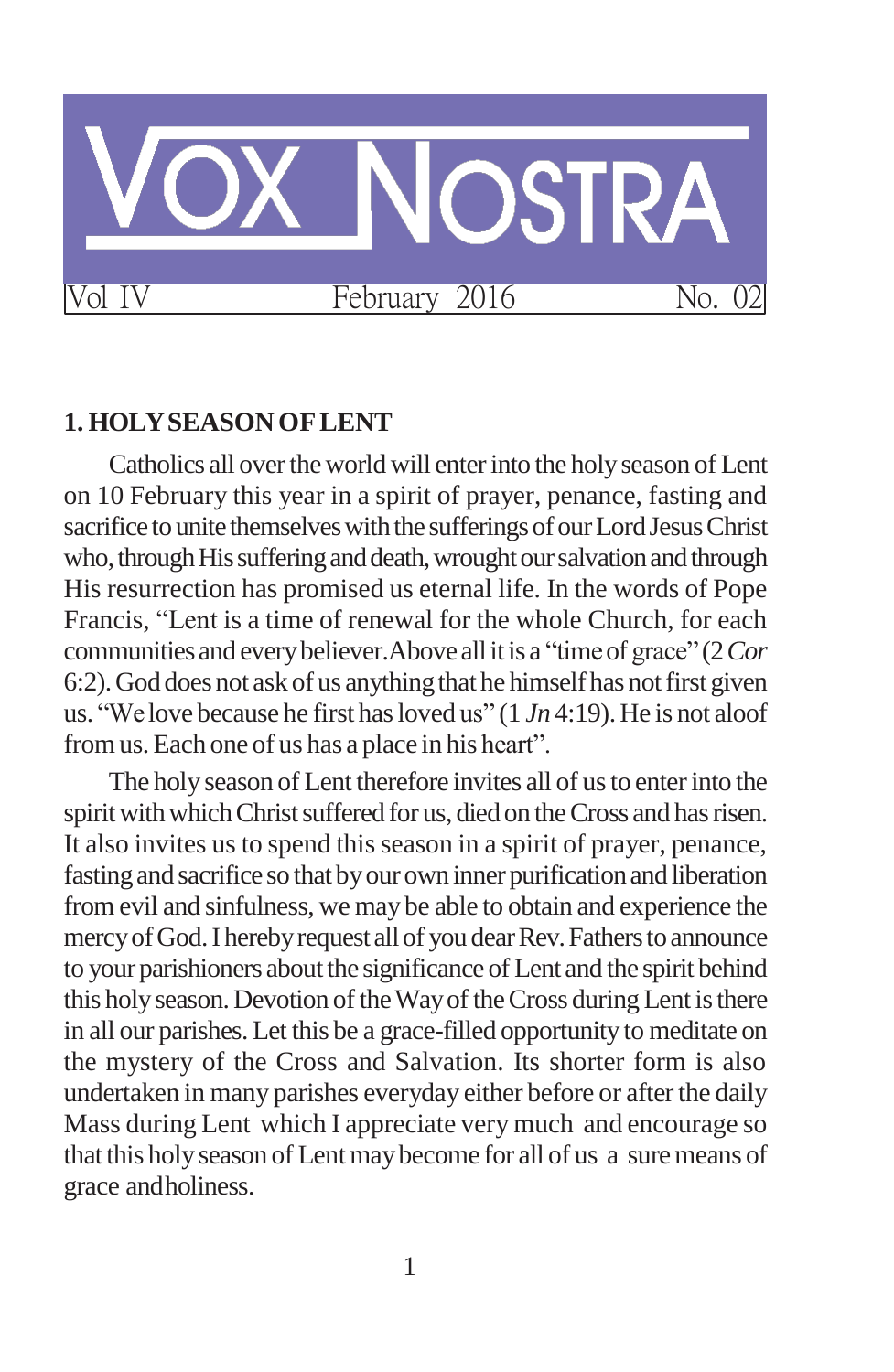While Ash Wednesday and Good Friday are days of penance to be marked by fasting and abstinence from the eating of meat, all Fridays of Lent may also be treated accordingly.It is my prayerful hope that this Lent will prove spiritually fruitful for each one of us.

# **2. HOLY CHILDHOODASSOCIATION**

During my pastoral visit of all parishes, I had noted with appreciation that some parishes have already established Holy ChildhoodAssociation and wherever it did not exist, I had requested Parish Priests to begin in all earnestness. This is now with a request to please establish this Association in those parishes which have still to start so that the wish of the Holy Father Pope Francis is truly translated into a reality. Booklet is available with our *Divya Jyothi* for further information as to the objectives, establishment and promotionofthisAssociation.

# **3. ANNUAL SHRINE FEAST OF ST LAWRENCE AT KARKAL-ATTUR**

The feast of St Lawrence which this year began on 24 January: Confraternity Sunday, gotsolemnly concluded on 29 January 2016 with a morning Mass followed by charity distribution and meals to the poor and the needy of our society. The additional infrastructural facilities around the campus and space truly made the festive celebrations more attractive, grand and rewarding. Every year we see a steady increase in the number of pilgrims and devotees flocking to the Shrine of St Lawrence with such devotion and fervour. Over 40 holy Masses were celebrated in different languages during the festive days in which the participation of the pilgrims was very encouraging, prayerful and devotional. St Lawrence who is a powerful intercessor before God continues to invite people of all walks of life and faith to himself especially to the sacrament of confession so that believers might feel and obtain the mercy of God besides His blessings and favours. Words fail me to express my sincere thanks and appreciation for the wonderful team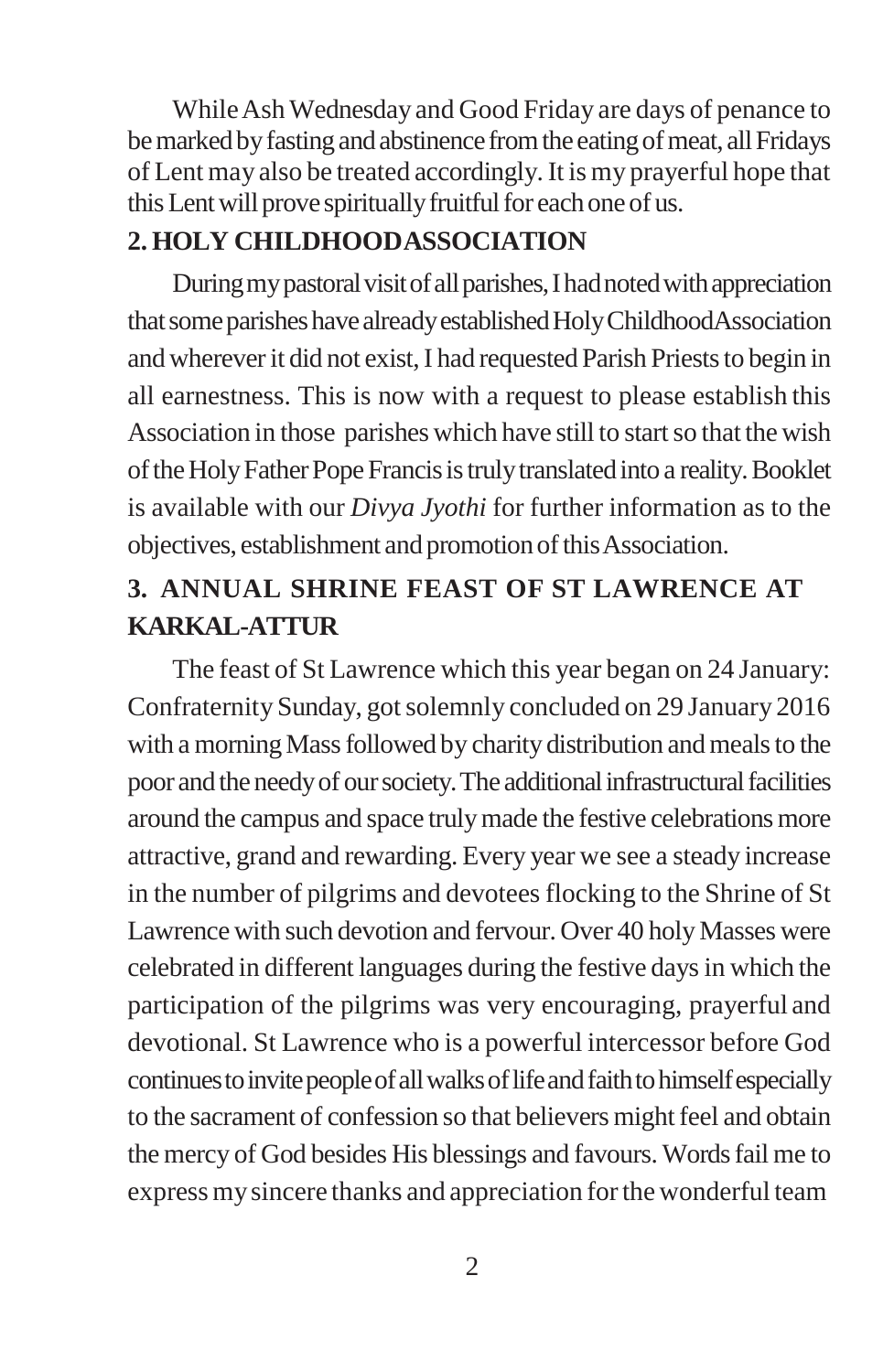spirit and work put in during the entire duration of the festive celebration and its grand success. I hereby express my heartfelt thanks to the Rector of the Shrine V. Rev. Fr George D'Souza, Parish Priest Rev. Fr Alphonsus D'Lima and Assistant Parish Priest Rev. Fr Vijay Joyson D'Souza of Attur Shrine and Church for untiringly playing the hosts of the celebrations, allfive Deans and theClergy: diocesan and religious of Udupi Diocese for all out help whether at the confessional, Shrine proper, stalls, liturgical celebrations and as in-charge of various portfolios for the smooth conduct and organization of the Feast with a proud feeling: "This is our Shrine and so our Feast".

I am happy to say that this impression was very much vivid and felt on all days of the Shrine Feast. I express my sincere thanks especially to Priests and Religious from the Diocese of Mangalore and others from the neighboring Dioceses of Belthangady, Shimoga and Chikmagaluru for their confessional ministry and in the celebration of the liturgy. Thanks are also due to Rev. Deacons (Diocesan and Religious) for their week-long diaconal ministry, Seminarians for their special attendance and assistance at the Shrine proper, religious Sisters for their generous service at the stalls, sacristy and dining hall. My appreciation goesto those who took leadership being being in-charge of the liturgy, confessional ministry, choir/singing, mass offertings, security, announcements, food, media and publicity, ushering in dignitaries, Shrine proper, various official stalls of the parish and the Diocese. The Catholic Sabha members of the Attur Parish and Karkal Deanery as always have played a dedicated role and given committed and tireless service before and on all days of the annual Shrine Feast and throughout the year too. I remain grateful to all of them. I request the Rev. Rector to communicate my thanks and appreciation for their noble and generous service and contribution in the success of the Shrine Feast. The various Choir Groups and Altar Servers from different parishes too deserve my words of appreciation and thanks which I express and extend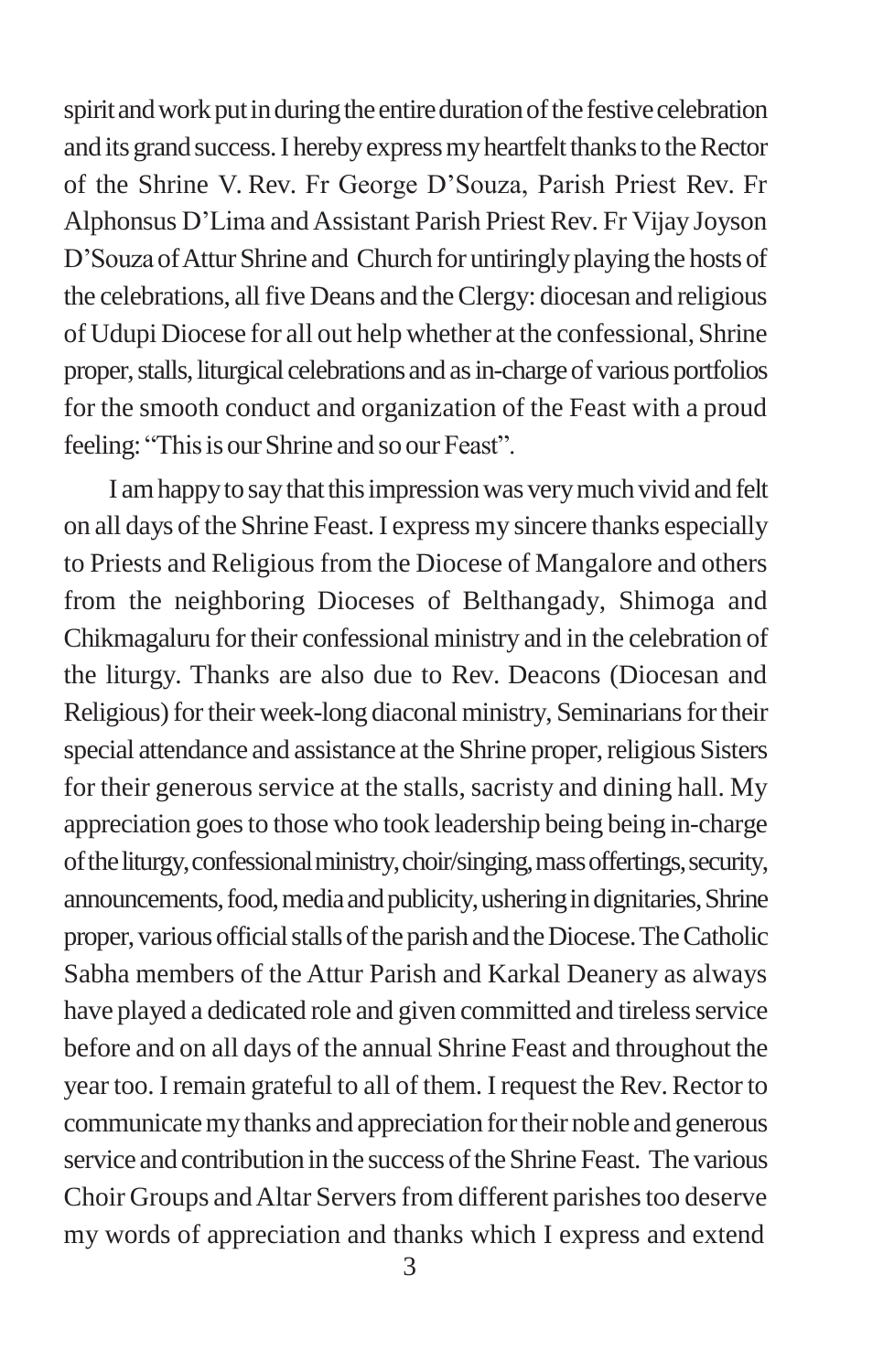wholeheartedly. May St Lawrence the wonder-worker continue to obtainblessings and favoursfor all of us and for pilgrims and devotees who continually knock at the Shrine and throughout the year with tremendousfaith, trust, hope and devotion and above all for God's mercy, grace and blessings through his powerful intercession. Thanks and God bless you all.

### **4.HOLYYEAR OFMERCY**

His Eminence Oswald Cardinal Gracias, Archbishop of Bombay and President of CCBI has issued a Circular for the Holy Year of Mercy dt. 07 October 2015. I have made the text of this Circular available to you as annexure on page 8. I request you to go through it and then explain highlights from the Circular to your parishioners so that all of us may be able not only to understand how merciful God our Father is but also experience Him as one during the Holy year of Mercy.

### **5. SEMIANR FORDIOCESAN PRIESTS**

You are aware that our Holy Father Pope Francis has already promulgated hisEncyclicalLetter:*Laudato Si,* on 24 May 2015.This Encyclical Letter oftheHolyFatheris a clarion call to all on earth to protect and preserve God-given planet of ours with utmost respect and diligence and not to further manipulate, damage or destroy it creating thereby ecological imbalance which is already seen and felt by all with a lot of worry and anxiety for our own life and that of our planet. It is indeed a matter of great concern for all of us to preserve, protect and save our planet.

Aseminar has been planned for all diocesan priests at the Bishop's House in Udupi on 29 February 2016 from 09.30 am to 05.00 pm on the study of *Laudato Si* Encyclical Letter. I hereby invite all our diocesan clergyto make it a point to attend thisimportant and very informative Seminar.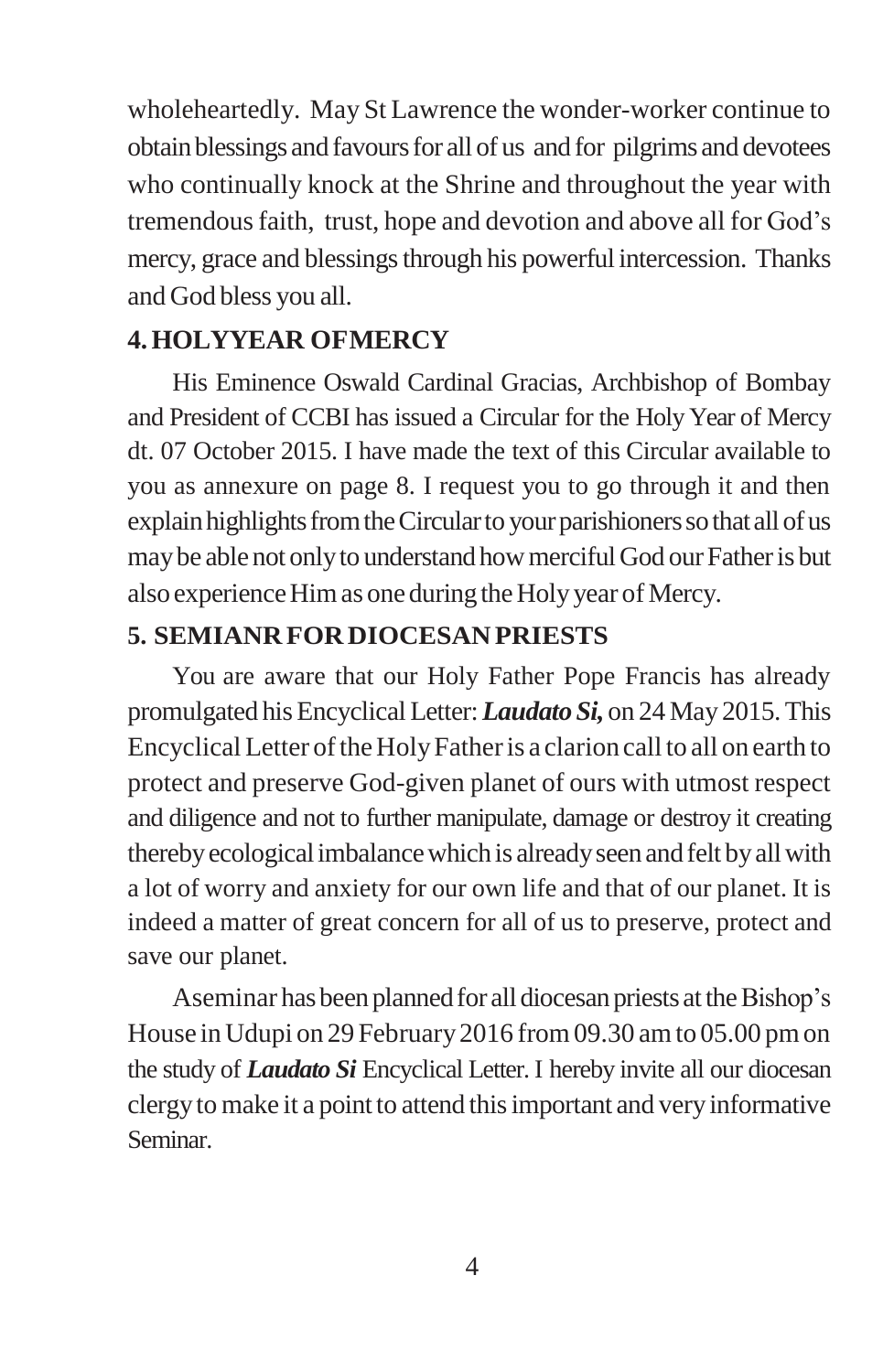## **6.ANNUALSTATISTICS**

In the *Vox Nostra* of January 2016, I had requested Parish Priests and Heads of Religious Communities of men and women to submit filled-in annual statistical forms to this office by 31 January 2016. There are stillsome who have yet to respond to my request and as a result there is unnecessary delay in my compliance in submitting it to the Holy See. I request those who have not yet submitted the annual statistical formto submit it latest by 15 February 2016.

# **7. MEETING OFVICE-PRESIDENTS AND SECRETARIES OFPPC**

As informed already, there will be a meeting of all Vice-Presidents and Secretaries of the PPC of all Parishes, here in the Bishop's House on Sunday, 21 February, 2016 from 2.30 pm to .5.00 pm. While I invite them to attend this meeting without fail, I hereby request Parish Priests to inform your respective Vice-Presidents and Secretaries of PPC about my invitation to them. Thank you.

### **8. LENTEN CAMPAIGN**

As every year during Lent, *SAMPADA* our Diocesan Social Development Commission has come forward to collect funds for medical care as a continuation of last year's campaign for this deserving purpose since there are too many requests from the poor and needy patients for medical care and treatment more than we can handle. The Commission will distribute lucky-dip coupons to every Parish before lent so that these in turn are distributed among your parishioners to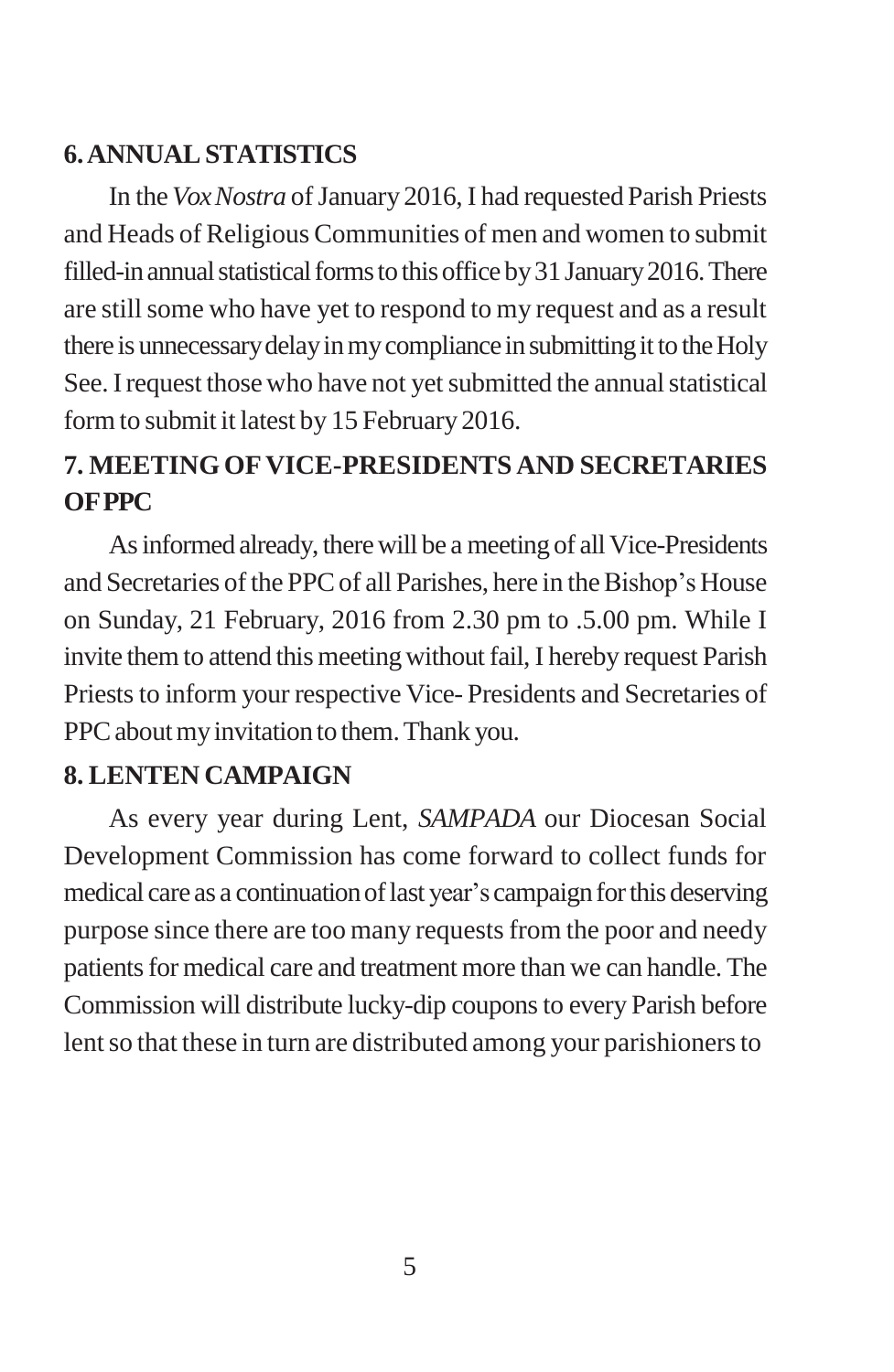raise funds for this noble and deserving cause. I hereby request you dear Fathers to patronize this Lenten Campaign by making announcement to your parishioners and promoting it through distribution of thesecoupons.

## **9. CLERICALAPPOINTMENTS**

- 1. Rev. Fr John Mendonca as Priest-in-charge of St Antony Sub-Station of Basrur Parish at Kandlur w.e.f.26-01-2016 till further orders with residence at StAntonyShrine, Kerekatte.
- 2. V.Rev. Fr Valerian Menezes (Diocese of Mangalore) as Judicial Vicar of Udupi Diocessan Ecclesiastical Tribunal w.e.f. 01-02-2016

 I thank you once again for your prayers, support, cooperation and constructive role played during the annual shrine feast of St Lawrence and give the credit of its appreciation and success to each and every one of you: Diocesan Clergy, Religious Men and Women and Lay Faithful. I take this occasion to wish you all a fruitful and grace-filled holy Lenten season and invoke God's plentiful blessings on all of you.

 $+$  $k$ obo

Gerald Lobo **Bishop of Udupi**

\*\*\*\*\*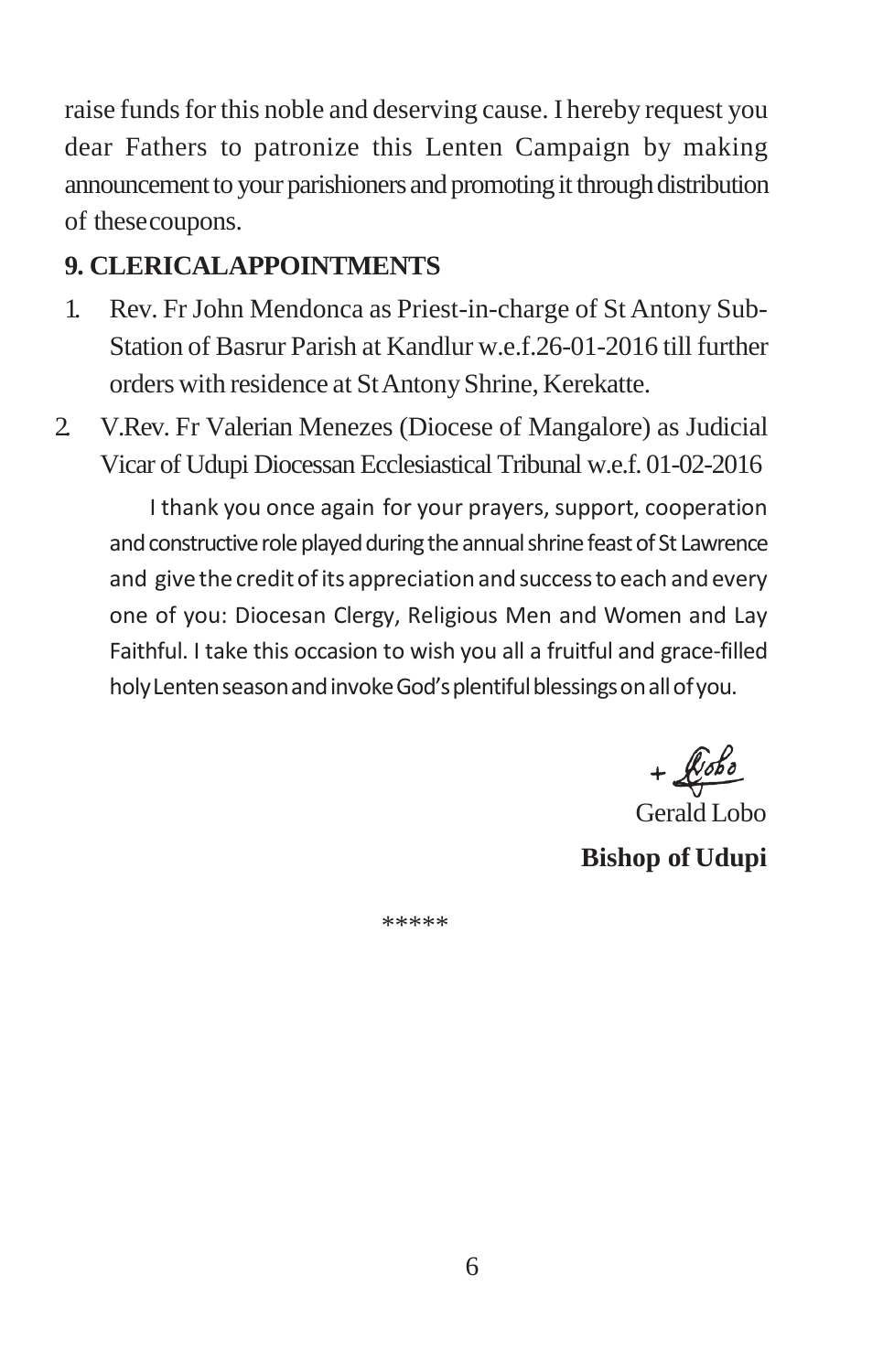# **The Holy Year of Mercy Conference of Catholic Bishops of India**

Circular for the Holy Year of Mercy December 8, 2015 to November 20, 2016

To

All the Archbishops, Bishops, Priests, Deacons, Religious, Catechists and layfaithfulofLatinCatholicChurch in India.

Your Eminence, Your Grace, Your Excellency,

Greetings of Peace and Joy in the Lord Jesus Christ, the living face of the Father's Mercy.

Our Holy Father, Pope Francis has announced an Extraordinary Jubilee Year of Mercy which will begin on December 8, 2015, the Solemnity of the Immaculate Conception and conclude on November 20, 2016, the Solemnity of Our Lord Jesus Christ, the King of the Universe.The Extraordinary JubileeYear of Mercywas declared with the Bull of Indiction, 'Misericordiae Vultus'(MV) of April 11, 2015.

The motto of the Holy Year of Mercy, "Merciful like the Father," (Lk. 6:36) serves as an invitation to follow the example of the compassionate Father who asks us not to judge or condemn but to forgive and give love and forgiveness without measure. We wish to live this Jubilee Year in the light of the Lord's words: "Be merciful just as your Father is merciful" (Lk 6:36). The Holy Year of Mercy is a call to the Church to refashion herself as a body not for judgment or condemnation but for pardon and merciful love. It is an occasion and an opportunity for us to deepen our faith and transform our Church into a more compassionate and merciful instrument.

The Holy Father, Pope Francis has suggested numerous ways of experiencing and practicing Mercy in Misericordiae Vultus. Keeping in mind those practical ways the Executive Committee of the CCBI requested that we give some guidelines, which the Indian Church could consider in all the pastoral initiatives at different levels: regional, diocesan and parish in the year of Mercy.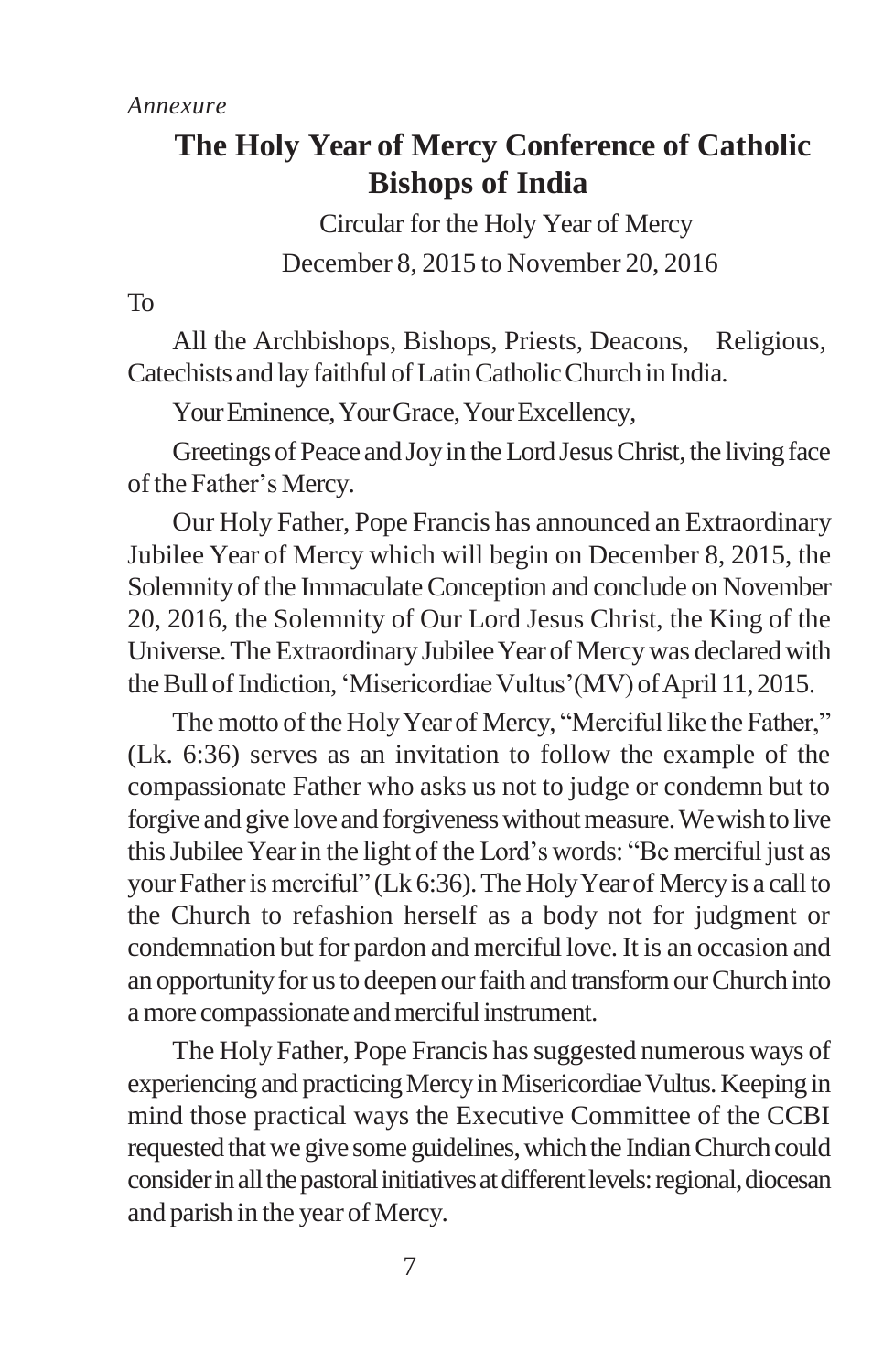Organising Committee: "Mercy is the very foundation of the Church's life" ( $MV10$ ). Thus, under the guidance of the Bishop all the Commissions of the diocese, could come together to form an Organising Committee that would initiate, lead and co-ordinate the initiatives of the Year of Mercy, both, at the Diocesan and Parish levels.

Opening of the HolyDoor of Mercy: "On the same Sunday,(the third Sunday of Advent, December 13, 2015) I (Pope Francis) will announce that in every local Church at the Cathedral – the Mother Church of the faithful in any particular area or alternatively at the cocathedral or another church of special significance, a Door of Mercy will be opened for the duration of the Holy Year" (MV 3). At the discretion of the Diocesan Bishop a similar door may be opened at any Shrine. It would be particularly appropriate if the National Shrines and Basilicas are chosen forthis.

Closing of the Holy Door of Mercy: On November 20, 2016, the day of the closing of the Holy Year of Mercy, all the doors designated as HolyDoors of Mercywill be solemnly closed (MV5).

Corporal Works of Mercy: "Jesus introduces us to these works of Mercy in his preaching so that we can know whether or not we are living as his disciples. Let us rediscover these corporal works of Mercy: i) to feed the hungry, ii) give drink to the thirsty, iii) clothe the naked, iv) welcome the stranger, v) heal the sick, vi) visit the imprisoned and vii) bury the dead."(MV15). If we can motivate every baptized person to do"OneSmallActofMercyDaily"itwillbringaboutamercyrevolution in India.

Spiritual Works of Mercy: "And let us not forget the spiritual works of Mercy: i) to counsel the doubtful, ii) instruct the ignorant, iii) admonish sinners, iv) comfort the afflicted, v) for give offences, vi) bear patiently those who do usill and vii) pray forthe living and the dead" (MV 15). We are recommended to form Missionary Disciples(MD) (Evangelii Gaudium120) who can exercise the above spiritual works and motivate others to do the same."

Pilgrimage: "The Practice of Pilgrimage has a special place in the Holy Year, because it represents the journey each of us makes in this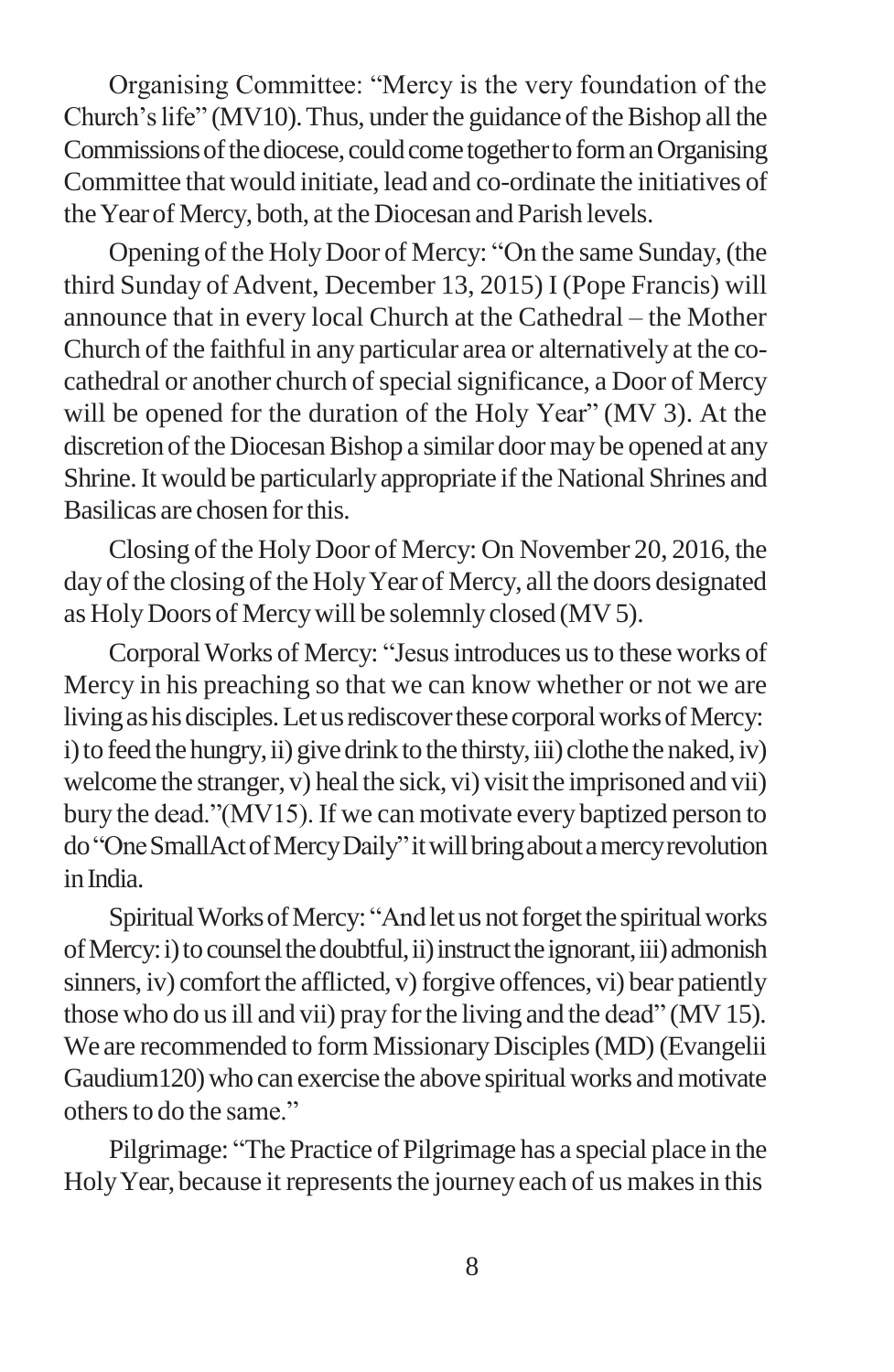life" (MV 14). "May pilgrimage be an impetus to conversion, by crossing the threshold of the Holy Door, we will find the strength to embrace God's Mercy"(MV14).

We are invited to announce some Pilgrimages where people can have the opportunity to enter the Holy Door and encounter God's Mercy and obtain an Indulgence. These Pilgrim Centres for this Holy Year ought to have teams to help the pilgrims experience Mercy and conversion throughfaith.

Lent 2016: "The season of Lent during this Jubilee Year should also be lived more intensely as a privileged moment to celebrate and experience God's Mercy" (MV 16). Lent 2016 should be considered with new fervour and more reading and meditation of the Sacred Scriptures should be promoted.

"In order to be capable of Mercy, therefore, we must first of all dispose ourselves to listen to the Word of God" (MV13). All the baptized could be recommended to have a 'Personal Bible' and 'Personal Prayerful Bible Reading Time'especially in the forthcoming season of Lent. "Howmany pages of Sacred Scriptures are appropriate for meditation during the weeks of Lent to help us rediscover the merciful Face of the Father!" (MV17).

Regular Confession Initiatives: "Let us place the Sacrament of Reconciliation at the centre oncemore in such a way that it will enable people to touch the grandeur of God's Mercy with their own hand"(MV 17).Weneed trained confessors who would be available to lead the penitents to experience Divine Mercy. Special motivational recollections for priests on the theme of `God's Mercy and the Sacrament of Reconciliation' could be conducted. We can invite also Confessors fromoutside the diocese especiallyduring the season of Lent.

Missionaries of Mercy: "During this HolyYearI (Pope Francis) intend to send out Missionaries of Mercy" (MV 18).They will be persuasive preachers of Mercy. "I ask my brother Bishops to invite and welcome these Missionaries of Mercy" (MV 18). From every Diocese some priests can be recommended by the Local Ordinariesto the Pontifical Council for the Promotion of New Evangelization and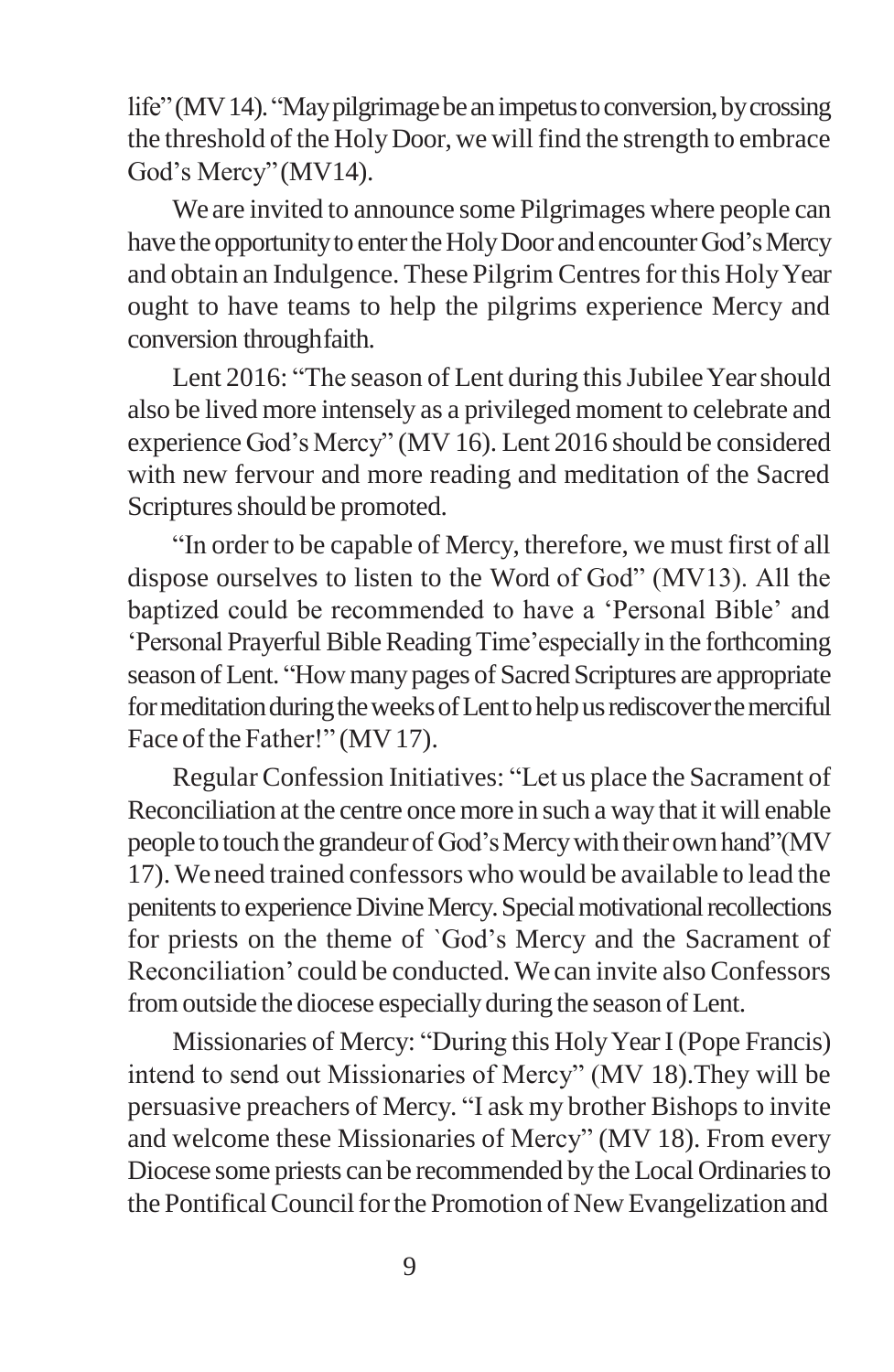can be registered as Missionaries of Mercy forthis HolyYear.Some dioceses have already done so.

24 Hours for the Lord: "The initiative of 24 Hours for the Lord to be celebrated on the Friday and Saturday preceding the Fourth week of Lent, should be implemented in every diocese" (MV 17) March 4 and 5, 2016 can be marked as the days of intense prayer in every Diocese, Parish, Religious House, Institution and Mission Station in India. There can be an organized 24 Hours of chain prayerinvolving different groups which could be nominated, motivated and trained.

Mercy Outreaches: "May we reach out to them (wounded and hurt) and support them so that they can feel the warmth of our presence, our friendship and our fraternity" (MV 15). As members of the Body of Christ, we are called upon to respond with deep compassion and mercyto all our brothers and sisterswho have feel hurt in somewayby any member of the Church or by any minister of the Church.

There is an urgent need to identify 'Agents of Reconciliation' who will take the initiative to reach out to those who feel wounded by the ministers and the members of our own community. There can be a `TeamofAgentsofReconciliation`welltrainedforpeacemaking,outreach, and special Healing Services.

Divine Mercy Devotion: "Our Prayer also extends to the Saints and blessed ones who made Divine Mercy their mission in life. I am especially thinking of the great apostle of Divine Mercy, Saint Faustina Kowalska" (MV 24). During this year of Divine Mercy we can concentrate and promote the devotion to Divine Mercy through the recitation of the Divine MercyChaplet and litany.We can also make our people aware of the Messages on Divine Mercy revealed to Saint Faustina Kowalska. Moreover we can celebrate the Divine Mercy Sunday, which follows the Sunday after Easter, April 3, 2016, with greater solemnity.

Catechesis on JubileeYearofMercy:An in-depth awareness of the Jubilee year of Mercy is essential to celebrate the year meaningfully and fruitfully. Special conferences on Mercy can be organized systematically by having selected resource persons reaching out to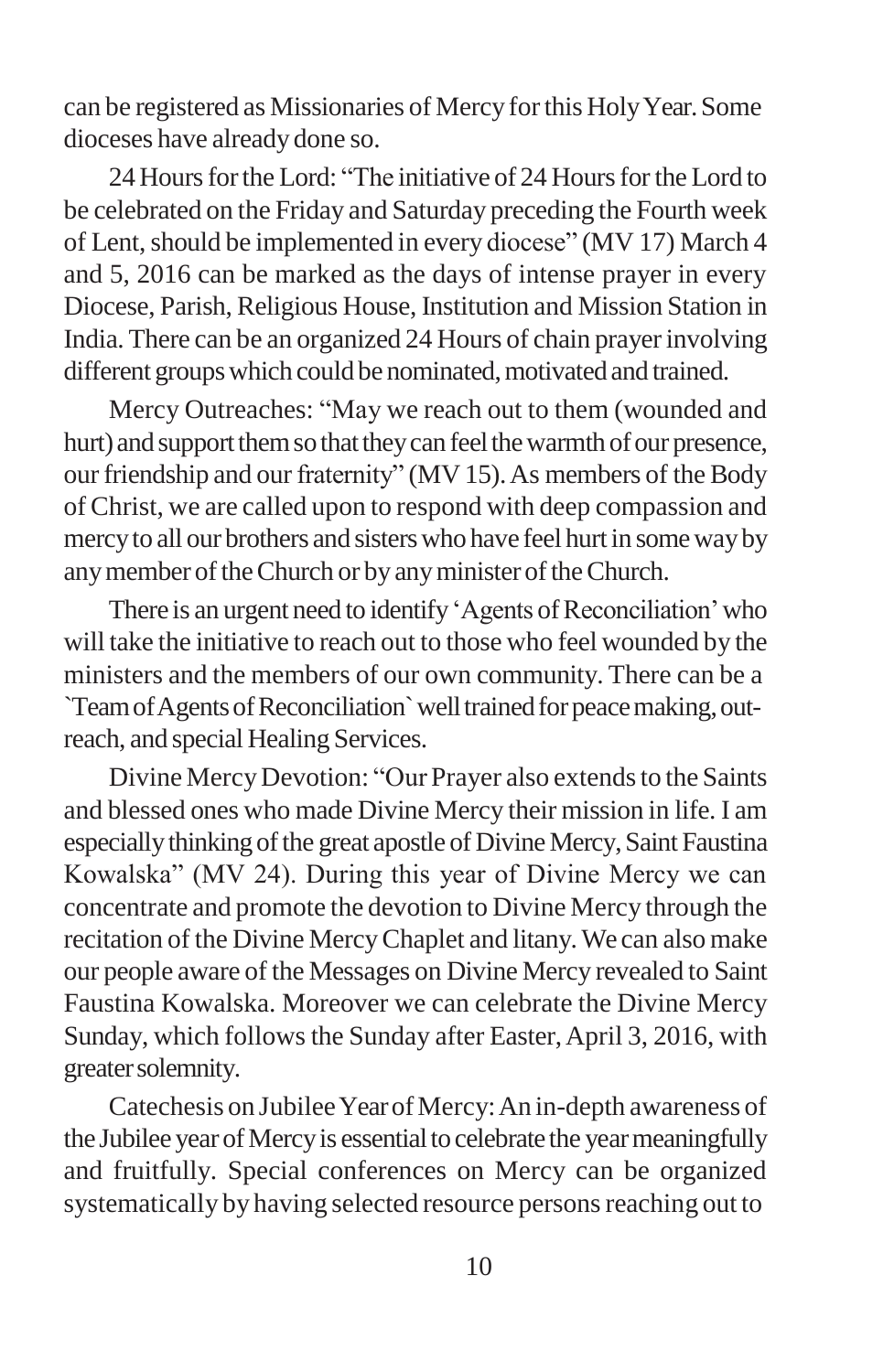different places and groups throughout the year. These selected personnel would need to explain the meaning of the Year of Mercy, Door of Mercy, Indulgence, Sacrament of Reconciliation, and other works of Mercy recommended by the Church in Misericordiae Vultus. They can be also encouraged to write articles and books on Mercy of God and the Jubilee year of Mercy. The Special programmes in this Year of Mercy, conducted at Suvarta Kendra, Panchmari, National Centre for New Evangelization could be utilized.

DisseminationoftheMessageofMercy:Thediocesanandregional task force for the Year of Mercy can create and managea website wherein the events, resources, information, links, samples, short films, documentaries and support programmes can be uploaded for a speedy awareness and co-ordination, use of social media is also very effective.

The main focus and aim of this Jubilee Year is to live out in our daily lives the Mercy which the Father constantly extends to all of us and to introduce everyone to the great mystery of God's Mercy. (MV 25).

Prayer for the Jubilee Year of Mercy: In order to have a fruitful experience of the programmes of the Jubilee Year of Mercy, we urge everyone to pray regularly the prayer for the Year of Mercy prepared by the Holy Father, Pope Francis. We encourage all of you to take initiatives based on these guidelines to celebrate the Year of Mercy meaningfully in our country.

Our Mother Mary, Mother of Mercy, was the first herald of Mercy in the house of Elizabeth, at the Marriage at Cana, under the Cross at Calvary and in the Upper Room on the day of Pentecost. May our Mother of Mercy intercede for each one of us especially during this year. We wish you all a fruitful Holy Year of Mercy.

Given from the Secretariat of the Conference of Catholic Bishops of India on October 7 on the Feast of Our Lady of Rosary, in the Year of Our Lord 2015.

### **+ OswaldCardinal Gracias**

President, Conference of Catholic Bishops of India and Archbishop of Bombay